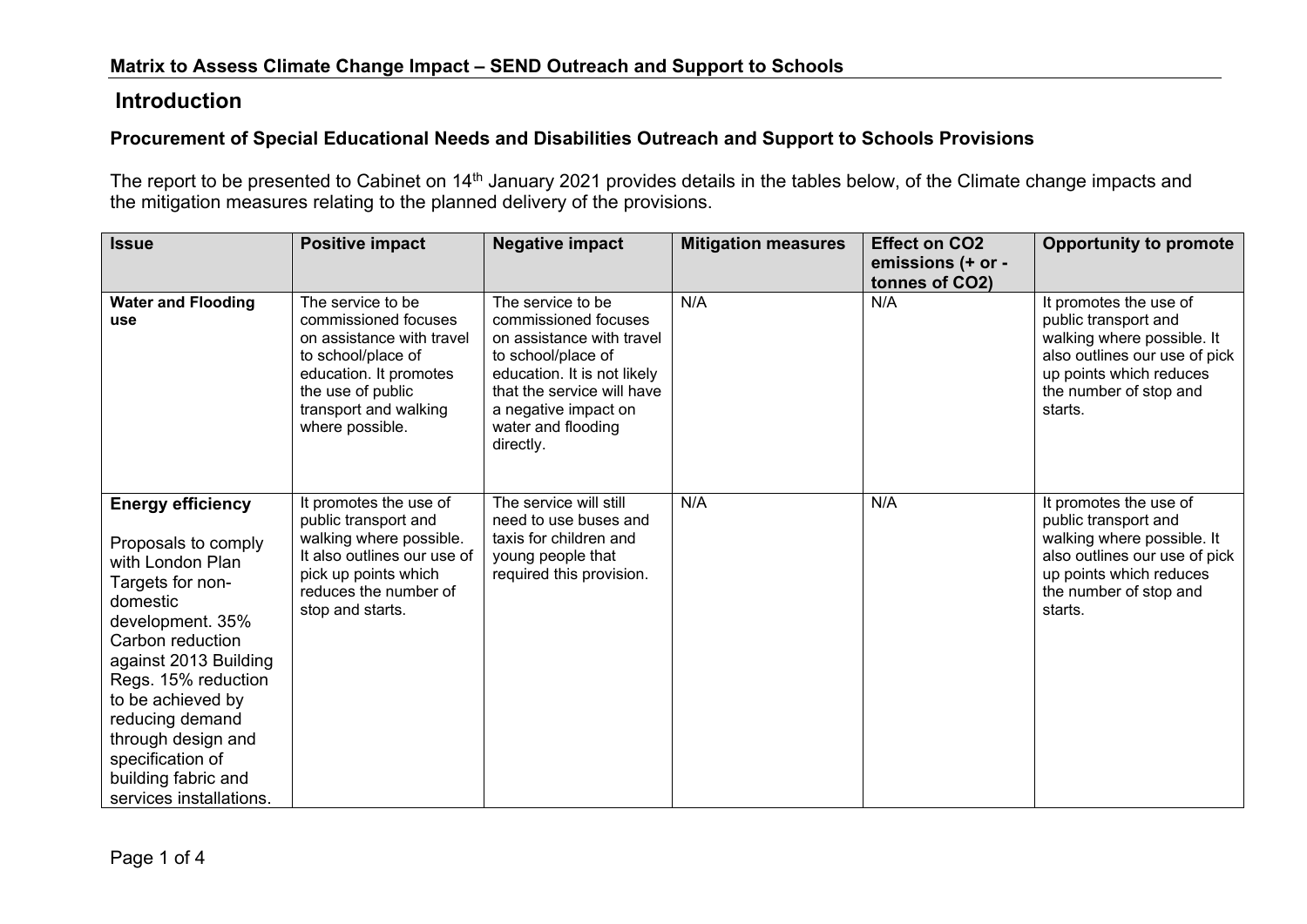| <b>Issue</b>                                                                                                                            | <b>Positive impact</b>                                                                                                                                                                   | <b>Negative impact</b>                                                                                                                                                                                                     | <b>Mitigation measures</b>                                                                         | <b>Effect on CO2</b><br>emissions (+ or -<br>tonnes of CO2)                                                 | <b>Opportunity to promote</b>                                                                                                                                                         |
|-----------------------------------------------------------------------------------------------------------------------------------------|------------------------------------------------------------------------------------------------------------------------------------------------------------------------------------------|----------------------------------------------------------------------------------------------------------------------------------------------------------------------------------------------------------------------------|----------------------------------------------------------------------------------------------------|-------------------------------------------------------------------------------------------------------------|---------------------------------------------------------------------------------------------------------------------------------------------------------------------------------------|
| Air<br>Air quality, pollution                                                                                                           | It promotes the use of<br>public transport and<br>walking where possible.<br>It also outlines our use of<br>pick up points which<br>reduces the number of<br>stop and starts.            | Although independent<br>travel is promoted, this<br>will not be used if the<br>individual requires bus<br>or taxi or to travel with a<br>parent therefore the<br>service will involve<br>emissions from these<br>vehicles. | Staff encouraged to use<br>public transport, cycle or<br>walk to make routes<br>wherever possible. | Unable to quantify this<br>as this would be part<br>of the bus/taxi<br>provision rather than<br>the policy. | The Policy promotes the<br>use of public transport and<br>walking where possible. It<br>also outlines our use of pick<br>up points which reduces<br>the number of stop and<br>starts. |
| Waste<br>Reducing, reusing and<br>recycling waste                                                                                       | The Policy does not<br>cause additional waste<br>through the delivery                                                                                                                    | N/A                                                                                                                                                                                                                        | N/A                                                                                                | Unable to quantify<br>this.                                                                                 | At tender process and<br>ongoing engagement with<br>successful providers.                                                                                                             |
| Land<br>Use of brownfield and<br>greenfield sites                                                                                       | N/A                                                                                                                                                                                      | N/A                                                                                                                                                                                                                        | N/A                                                                                                | N/A                                                                                                         | N/A                                                                                                                                                                                   |
| <b>Biodiversity</b><br>Effects on bio-diversity<br>including green space,<br>trees, rivers and streams                                  | N/A                                                                                                                                                                                      | N/A                                                                                                                                                                                                                        | N/A                                                                                                | N/A                                                                                                         | N/A                                                                                                                                                                                   |
| <b>Transport</b><br>Travelling to deliver<br>service. Discouraging<br>car use and encouraging<br>cycling and use of public<br>transport | The policy promotes the<br>use of public transport<br>and walking where<br>possible. It also outlines<br>our use of pick up points<br>which reduces the<br>number of stop and<br>starts. | No specific impact.                                                                                                                                                                                                        | Use of pick up points<br>which reduces the<br>number of stop and<br>starts.                        | Unable to quantify<br>this.                                                                                 | N/A                                                                                                                                                                                   |

## **Matrix to Assess Climate Change Impact – SEND Outreach and Support to Schools**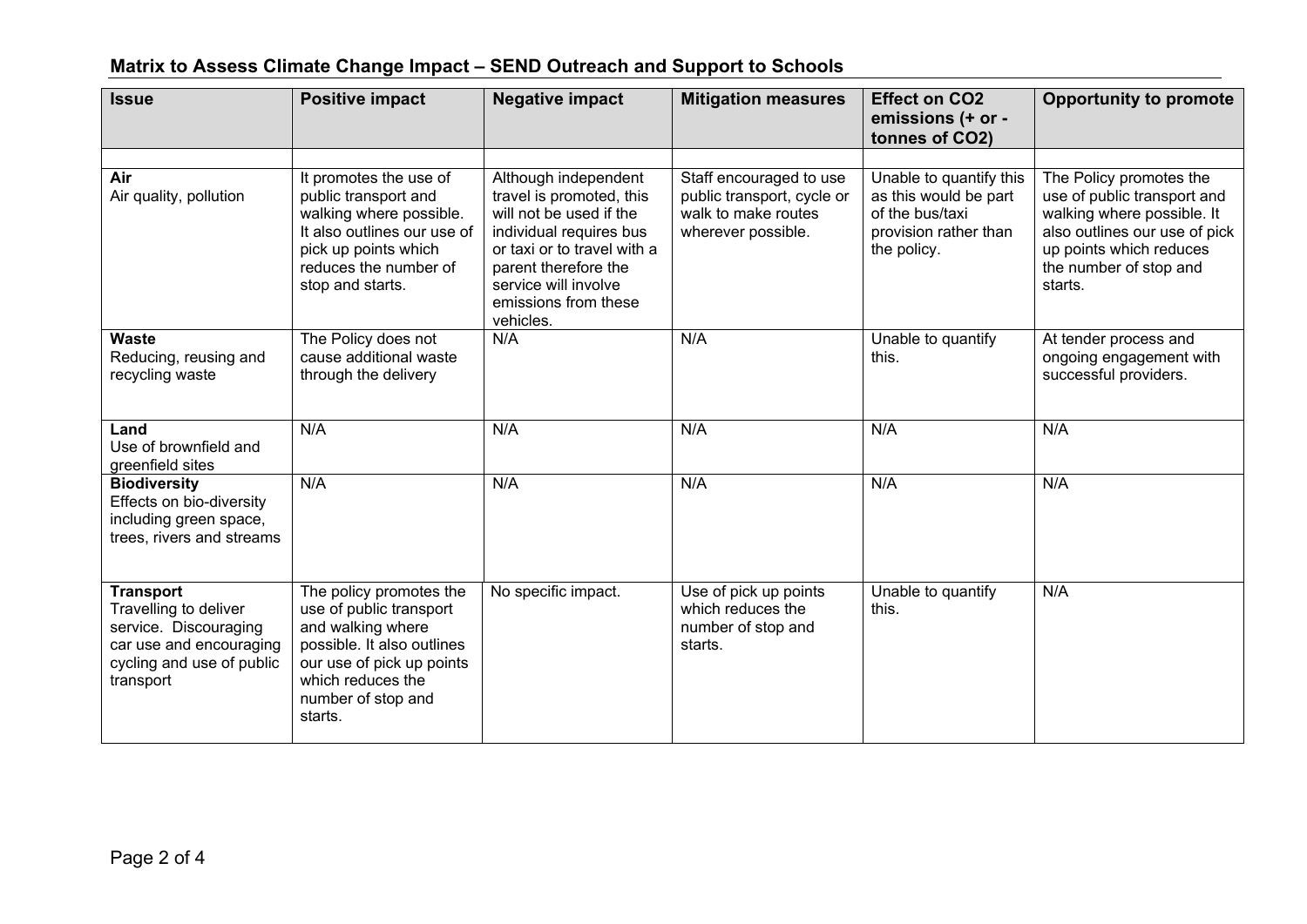| <b>Issue</b>                                                         | <b>Positive impact</b>  | <b>Negative impact</b> | <b>Mitigation measures</b> | <b>Effect on CO2</b><br>emissions (+ or -<br>tonnes of CO2) | <b>Opportunity to</b><br>promote |
|----------------------------------------------------------------------|-------------------------|------------------------|----------------------------|-------------------------------------------------------------|----------------------------------|
| <b>Buildings</b><br>Adaptability of buildings<br>to heat or flooding | No impact on buildings. | N/A                    | N/A                        | N/A                                                         | N/A                              |
| Increasing capacity and<br>footprint of developed<br>site.           |                         |                        |                            |                                                             |                                  |
| Overheating                                                          |                         |                        |                            |                                                             |                                  |

## **Matrix to Assess Climate Change Impact – SEND Outreach and Support to Schools**